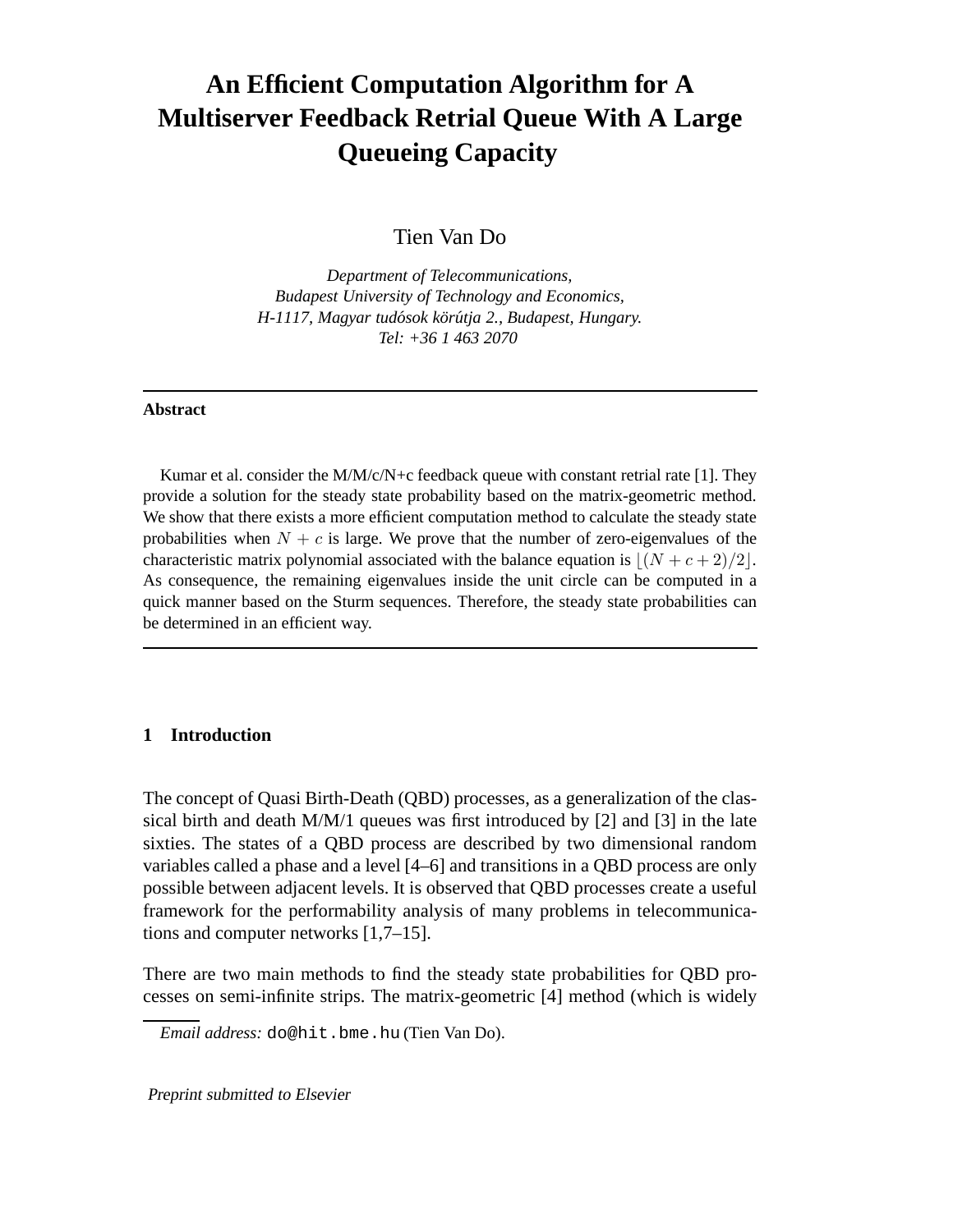used to analyze queues [7,16]) and its variants [6,12] are numerical approaches to recursively compute the rate matrix (the minimal nonnegative matrix solution) of the matrix quadratic equation. The spectral expansion method is based on the eigenvalues and eigenvectors of the characteristic matrix polynomial [5,17]. It is confirmed by a number of works that the spectral expansion method is better than the matrix geometric one from some aspects [5,18,19]. It is worth emphasizing that there have been no works which consider or develop an algorithm for queues involving zero-eigenvalues (see [5,8,20–22] for more detail). In this paper, we deal with an algorithm to find the eigenvalues of the matrix quadratic equation of a tridiagonal form based on the sign variations of the Sturm sequences. We consider a case where multiple zero-eigenvalues are involved.

The example for investigation is the  $M/M/c/N+c$  feedback queue with constant retrial rate, which is solved by the matrix-geometric method in [1]. However, the existing approaches face the state explosion problem when the queueing capacity  $(N + c)$  is large. We prove that the number of zero-eigenvalues of the characteristic matrix polynomial associated with the balance equation is  $|(N + c + 2)/2|$ . As consequence, the remaining eigenvalues inside the unit circle can be computed in a quick manner based on the Sturm sequences. It is worth emphasizing that the algorithm of [22] should be slightly modified in order to determine the remaining eigenvalues of the characteristic matrix polynomial inside the unit circle. Numerical results are presented to compare computation times which are needed by the matrix geometric method, the pure spectral expansion approach, the method proposed by Naoumov et al. and the new algorithm to calculate the steady state probabilities. The comparison clearly demonstrates the advantage of the new algorithm on the computation of the steady state probabilities of the queue with a large queueing capacity.

The rest of this paper is organized as follows. In Section 2, the M/M/c/N+c feedback queue with constant retrial rate is described. A main theoretical result concerning the number of zero-eigenvalues of the characteristic matrix polynomial associated with the balance equation and the modified algorithm to calculate the eigenvalues is presented in Section 3. Numerical results are demonstrated in Section 4. Finally, Section 5 concludes the paper.

## **2 A system description**

The M/M/c/N+c feedback queue with constant retrial rate has a limited waiting position of size  $N$  and c homogeneous servers. Service times are exponentially distributed with parameter  $\mu$ . External customers arrive according to a Poisson process with rate  $\lambda$ . Upon the arrival, an external customer

• either is served if there is a free server,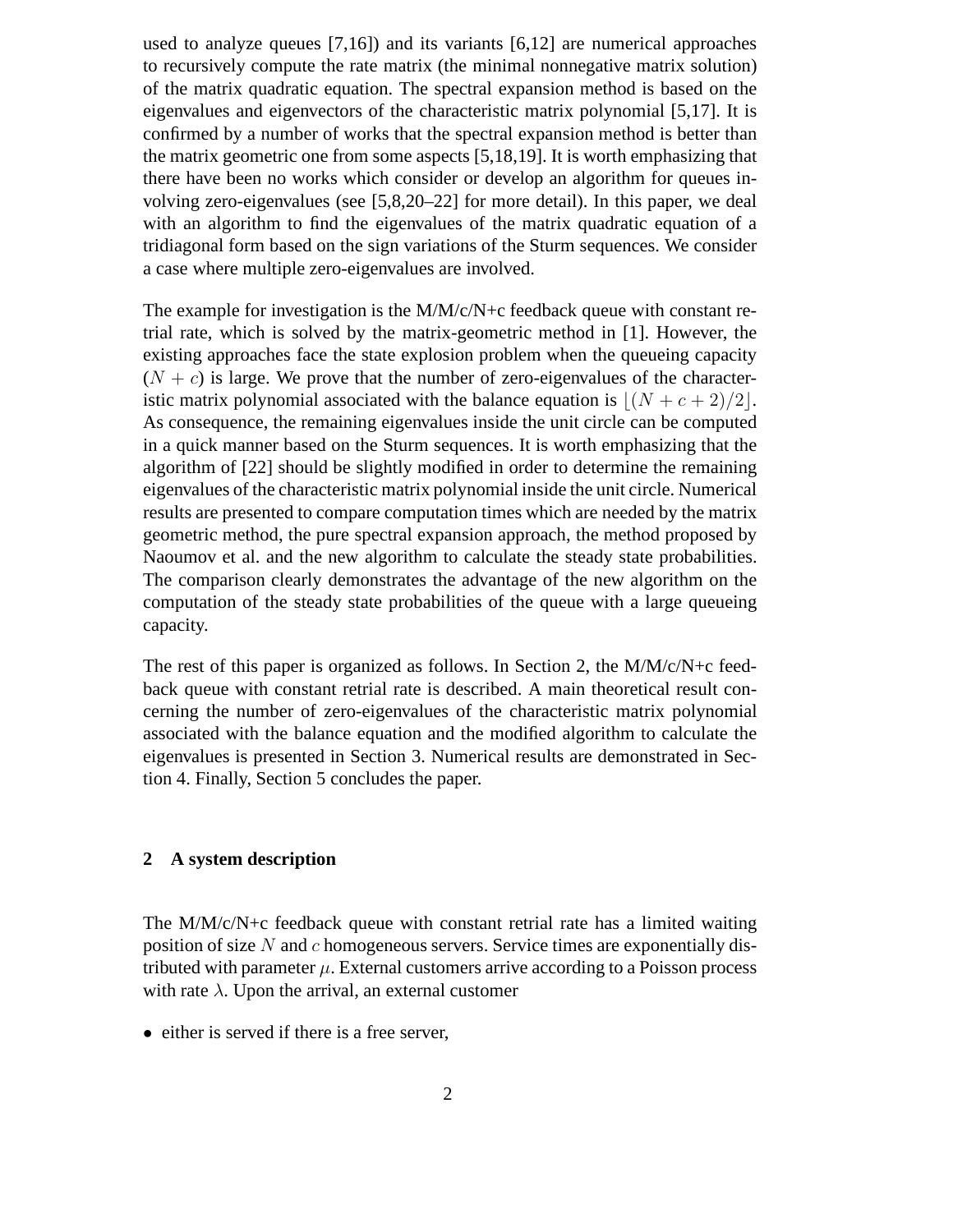- or occupies a waiting position if all  $c$  servers are busy and there is a free waiting position,
- or is blocked and is forced to leave the system forever if all  $c$  servers are busy and waiting positions are occupied.

When one of the servers becomes free, the customer in the first waiting position immediately starts getting served.

A customer who leaves a system after service either join the retrial group (orbit) for another service with probability  $q$  ( $0 \leq q \leq 1$ ) or leave the system forever with probability  $p = 1 - q$ . Customers in the retrial group request service with constant retrial rate  $\sigma$ , which is independent of the number of customers in the retrial group [1]. Note that a customer in the orbit can enter the service facility at the retrial instant only when there are idle servers.

The system is ergodic if the following expression holds (c.f. [1])

$$
q\mu\left[\sum_{l=1}^{c-1}\frac{\left(\frac{\lambda+\sigma}{\mu}\right)^l}{(l-1)!}+\frac{\left(\frac{\lambda+\sigma}{\mu}\right)^c}{(c-1)!}\left(\frac{1-\left(\frac{\lambda}{c\mu}\right)^{N+1}}{1-\frac{\lambda}{c\mu}}\right)\right]<\sigma\sum_{l=1}^{c-1}\frac{\left(\frac{\lambda+\sigma}{\mu}\right)^l}{l!}.\tag{1}
$$

The system is completely described by two random variables.  $I(t)$  ( $0 \leq I(t) \leq$  $c + N$ ) is a random variable to denote the number of customers in the system (being served by servers or waiting in the waiting positions).  $J(t)$  ( $J(t) \geq 0$ ) is a random variable to represent the number of customers in the retrial group.  $Y = \{I(t), J(t)\}\$ is a Continuous Time Markov Chain (CTMC) with a state space  $\{0, 1, \ldots, c + N\} \times \{0, 1, \ldots\}$ . We denote the steady state probabilities by  $\pi_{i,j} =$  $\lim_{t\to\infty} Prob(I(t) = i, J(t) = j)$ , and introduce  $\mathbf{v}_j = (\pi_{0,j}, \dots, \pi_{c+N,j}).$ 

The evolution of  $Y$  is driven by the following transitions.

(a)  $A_i(i, k)$  denotes a transition rate from state  $(i, j)$  to state  $(k, j)$   $(0 \le i, k \le j)$  $n = c + N$ ;  $j = 0, 1, \ldots$ ). These transitions happen due to either the arrival of an external customer or the departure of a customer from the system.  $A_i(i, k)$ does not depend on  $j$ , so we can write

$$
A_j(i,k) = A(i,k) = \begin{cases} p\mu \min(i,c) & \text{if } k = i - 1 \text{ and } i \ge 1 \\ \lambda & \text{if } k = i + 1 \\ 0 & \text{otherwise} \end{cases}
$$
 (2)

(b)  $B_i(i, k)$  represents one step upward transition from state  $(i, j)$  to state  $(k, j + 1)$ 1)  $(0 \le i, k \le n = c+N; j = 0, 1, \ldots)$ . These transitions are due to customers who join the retrial group.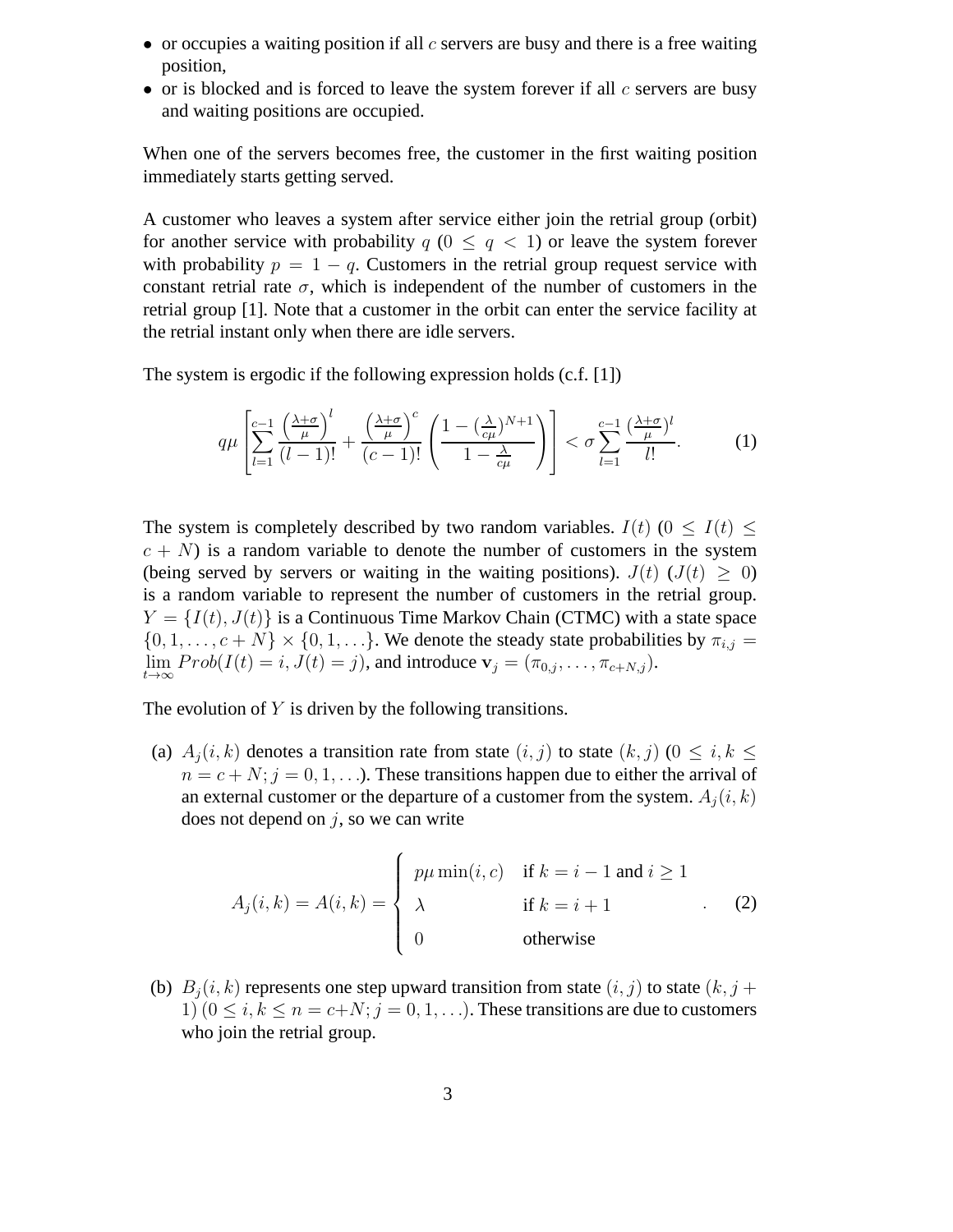$B_i(i, k)$  is independent of j, thus it is valid

$$
B_j(i,k) = B(i,k) = \begin{cases} q\mu \min(i,c) & \text{if } k = i - 1 \text{ and } i \ge 1 \\ 0 & \text{otherwise} \end{cases}
$$
 (3)

(c)  $C_j(i, k)$  is the transition rate from state  $(i, j)$  to state  $(k, j - 1)$   $(0 \le i, k \le j)$  $n = c + N; j = 1, \ldots$ ). These transitions are initiated by requests from the retrial group.  $C_i(i, k)$  does not depend on j, so we can write

$$
C_j(i,k) = C(i,k) = \begin{cases} \sigma & \text{if } k = i+1 \text{ and } i < c \\ 0 & \text{otherwise} \end{cases} \tag{4}
$$

| $A=\begin{bmatrix} 0 & \lambda & 0 & 0 & 0 & 0 \\ p\mu & 0 & \lambda & 0 & 0 & 0 \\ 0 & 2p\mu & 0 & \lambda & 0 & 0 \\ 0 & 0 & 2p\mu & 0 & \lambda & 0 \\ 0 & 0 & 0 & 2p\mu & 0 & \lambda \\ 0 & 0 & 0 & 0 & 2p\mu & 0 \end{bmatrix}; Q_0=B=\begin{bmatrix} 0 & 0 & 0 & 0 & 0 & 0 \\ q\mu & 0 & 0 & 0 & 0 & 0 \\ 0 & 2q\mu & 0 & 0 & 0 & 0 \\ 0 & 0 & 2q\mu & 0 & 0 & $                                                   |  |                                                                                                                                                                                                                                                                                                                                |  |  |  |  |  |  |  |
|---------------------------------------------------------------------------------------------------------------------------------------------------------------------------------------------------------------------------------------------------------------------------------------------------------------------------------------------------------------------------------------------------------------------------|--|--------------------------------------------------------------------------------------------------------------------------------------------------------------------------------------------------------------------------------------------------------------------------------------------------------------------------------|--|--|--|--|--|--|--|
|                                                                                                                                                                                                                                                                                                                                                                                                                           |  |                                                                                                                                                                                                                                                                                                                                |  |  |  |  |  |  |  |
|                                                                                                                                                                                                                                                                                                                                                                                                                           |  |                                                                                                                                                                                                                                                                                                                                |  |  |  |  |  |  |  |
|                                                                                                                                                                                                                                                                                                                                                                                                                           |  |                                                                                                                                                                                                                                                                                                                                |  |  |  |  |  |  |  |
|                                                                                                                                                                                                                                                                                                                                                                                                                           |  |                                                                                                                                                                                                                                                                                                                                |  |  |  |  |  |  |  |
|                                                                                                                                                                                                                                                                                                                                                                                                                           |  |                                                                                                                                                                                                                                                                                                                                |  |  |  |  |  |  |  |
|                                                                                                                                                                                                                                                                                                                                                                                                                           |  |                                                                                                                                                                                                                                                                                                                                |  |  |  |  |  |  |  |
|                                                                                                                                                                                                                                                                                                                                                                                                                           |  |                                                                                                                                                                                                                                                                                                                                |  |  |  |  |  |  |  |
|                                                                                                                                                                                                                                                                                                                                                                                                                           |  |                                                                                                                                                                                                                                                                                                                                |  |  |  |  |  |  |  |
|                                                                                                                                                                                                                                                                                                                                                                                                                           |  |                                                                                                                                                                                                                                                                                                                                |  |  |  |  |  |  |  |
|                                                                                                                                                                                                                                                                                                                                                                                                                           |  |                                                                                                                                                                                                                                                                                                                                |  |  |  |  |  |  |  |
|                                                                                                                                                                                                                                                                                                                                                                                                                           |  |                                                                                                                                                                                                                                                                                                                                |  |  |  |  |  |  |  |
|                                                                                                                                                                                                                                                                                                                                                                                                                           |  |                                                                                                                                                                                                                                                                                                                                |  |  |  |  |  |  |  |
|                                                                                                                                                                                                                                                                                                                                                                                                                           |  | $Q_1 = \begin{bmatrix} -\lambda - \sigma & \lambda & 0 & 0 & 0 & 0 \\ p\mu & -\lambda - \mu - \sigma & \lambda & 0 & 0 & 0 \\ 0 & 2p\mu & -\lambda - 2\mu & \lambda & 0 & 0 \\ 0 & 0 & 2p\mu & -\lambda - 2\mu & \lambda & 0 \\ 0 & 0 & 0 & 2p\mu & -\lambda - 2\mu & \lambda \\ 0 & 0 & 0 & 0 & 2p\mu & -2\mu \end{bmatrix};$ |  |  |  |  |  |  |  |
|                                                                                                                                                                                                                                                                                                                                                                                                                           |  |                                                                                                                                                                                                                                                                                                                                |  |  |  |  |  |  |  |
|                                                                                                                                                                                                                                                                                                                                                                                                                           |  |                                                                                                                                                                                                                                                                                                                                |  |  |  |  |  |  |  |
|                                                                                                                                                                                                                                                                                                                                                                                                                           |  |                                                                                                                                                                                                                                                                                                                                |  |  |  |  |  |  |  |
|                                                                                                                                                                                                                                                                                                                                                                                                                           |  |                                                                                                                                                                                                                                                                                                                                |  |  |  |  |  |  |  |
|                                                                                                                                                                                                                                                                                                                                                                                                                           |  |                                                                                                                                                                                                                                                                                                                                |  |  |  |  |  |  |  |
| $Q(x) = \begin{bmatrix} (-\lambda-\sigma)x & \lambda x + \sigma x^2 & 0 & 0 & 0 & 0 \\ q\mu + p\mu x & (-\lambda-\mu-\sigma)x & \lambda x + \sigma x^2 & 0 & 0 & 0 \\ 0 & 2q\mu + 2p\mu x & (-\lambda-2\mu)x & \lambda x & 0 & 0 \\ 0 & 0 & 2q\mu + 2p\mu x & (-\lambda-2\mu)x & \lambda x & 0 \\ 0 & 0 & 0 & 2q\mu + 2p\mu x & (-\lambda-2\mu)x & \lambda x \\ 0 & 0 & 0 & 0 & 2q\mu + 2p\mu x & -2\mu x \end{bmatrix}.$ |  |                                                                                                                                                                                                                                                                                                                                |  |  |  |  |  |  |  |
|                                                                                                                                                                                                                                                                                                                                                                                                                           |  |                                                                                                                                                                                                                                                                                                                                |  |  |  |  |  |  |  |
|                                                                                                                                                                                                                                                                                                                                                                                                                           |  |                                                                                                                                                                                                                                                                                                                                |  |  |  |  |  |  |  |

Table 1 Matrices for  $c = 2$  and  $N = 3$ 

 $A(i, k)$ ,  $B(i, k)$  and  $C(i, k)$  are the elements of A, B and C matrices, respectively. We introduce diagonal matrices  $D^A$ ,  $D^B$  and  $D^C$ . The diagonal elements are the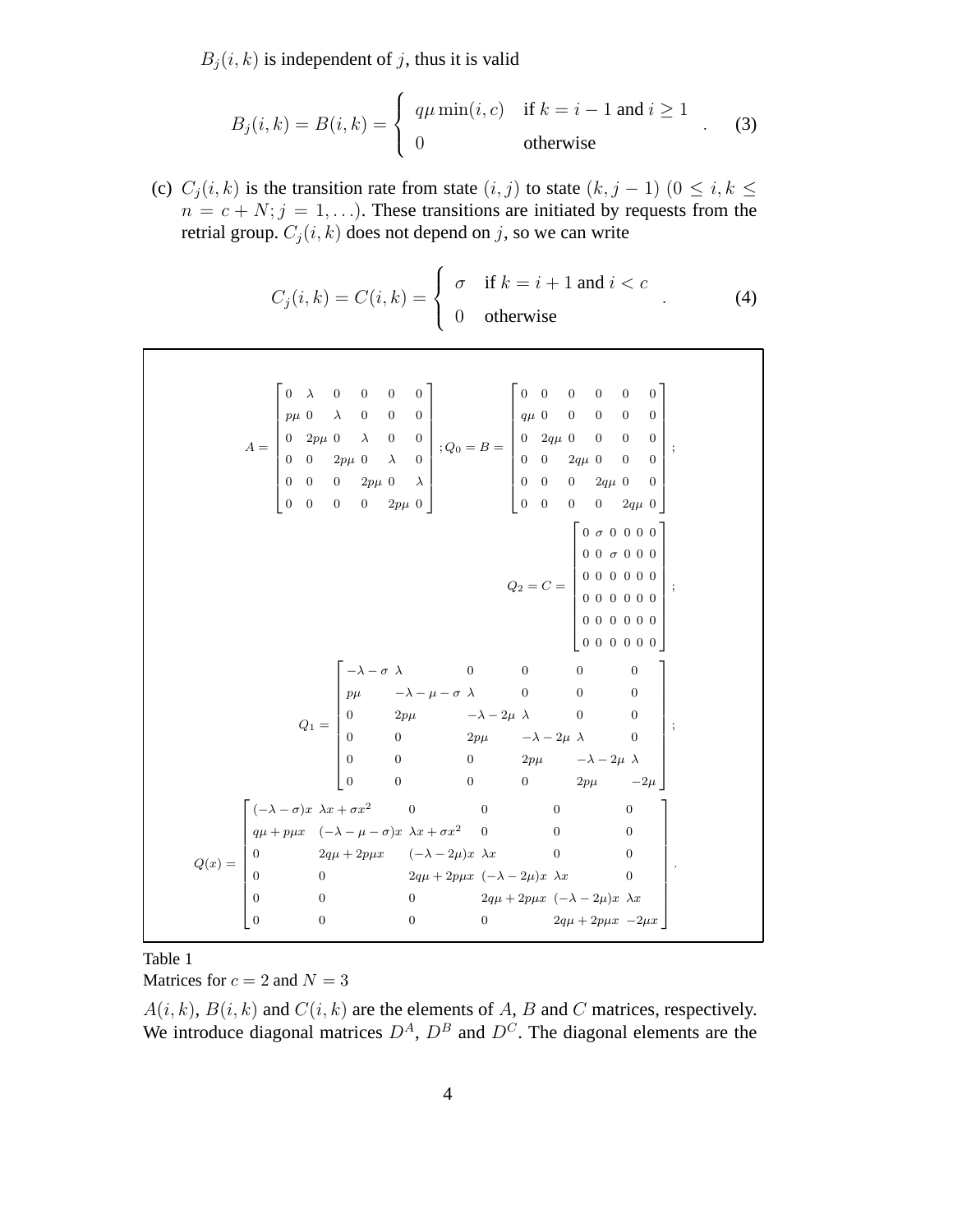sum of the elements in the row of  $A$ ,  $B$  and  $C$ . The infinitesimal generator matrix of  $Y$  can be written as follows:

$$
\begin{bmatrix}\nA_{00} & Q_0 & 0 & \dots & \dots & \dots & \dots \\
Q_2 & Q_1 & Q_0 & 0 & \dots & \dots & \dots \\
0 & Q_2 & Q_1 & Q_0 & 0 & \dots & \dots \\
0 & 0 & Q_2 & Q_1 & Q_0 & 0 & \dots \\
\vdots & \vdots & \vdots & \vdots & \vdots & \vdots & \vdots\n\end{bmatrix},
$$
\n(5)

where  $A_{00} = A - D^A - D^B$ ,  $Q_0 = B$ ,  $Q_1 = A - D^A - D^B - D^C$  and  $Q_2 = C$ . The forms of the matrices are illustrated in Table 1.

# **3 An efficient computation algorithm**

## *3.1 The number of zero-eigenvalues*

For  $j \geq 1$ , the balance equations is written as follows:

$$
\mathbf{v}_{j-1}Q_0 + \mathbf{v}_j Q_1 + \mathbf{v}_{j+1}Q_2 = 0 \ \ (j \ge 1). \tag{6}
$$

 $Q(x) = Q_0 + Q_1 x + Q_2 x^2$  is defined as the characteristic matrix polynomial associated with equations (6). In the present paper,  $Q(x)$  is a tridiagonal matrix

$$
Q(x) = \begin{bmatrix} q_{0,0}(x) & q_{0,1}(x) & 0 & \dots & 0 & 0 & 0 \\ q_{1,0}(x) & q_{1,1}(x) & q_{1,2}(x) & \dots & 0 & 0 & 0 \\ 0 & q_{2,1}(x) & q_{2,2}(x) & q_{2,2}(x) & \dots & 0 & 0 \\ \vdots & \vdots & \vdots & \vdots & \vdots & \vdots & \vdots \\ 0 & 0 & \dots & q_{n-1,n-2}(x) & q_{n-1,n-1}(x) & q_{n-1,n}(x) \\ 0 & 0 & \dots & 0 & q_{n,n-1}(x) & q_{n,n}(x) \end{bmatrix}
$$
(7)

where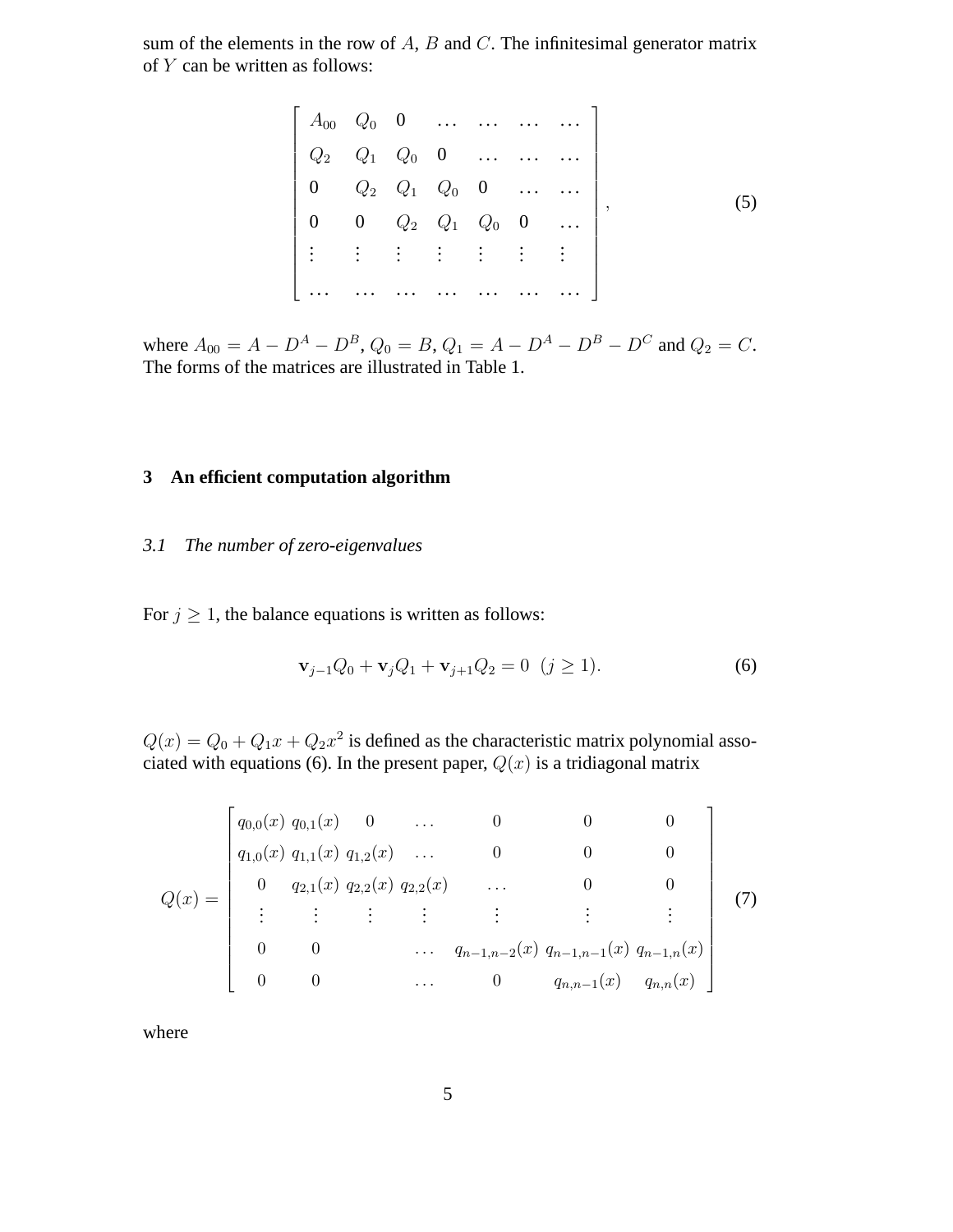$$
q_{0,0}(x) = -(\lambda + \sigma)x,
$$
  
\n
$$
q_{i,i-1}(x) = q\mu \min(i,c) + p\mu \min(i,c)x
$$
 (*i* = 1,...,*n*),  
\n
$$
q_{i,i}(x) = -(\lambda + \mu \min(i,c) + C(i,i+1))x
$$
 (*i* = 1,...,*n* - 1),  
\n
$$
q_{i,i+1}(x) = \lambda x + C(i,i+1)x^2
$$
 (*i* = 0,...,*n* - 1),  
\n
$$
q_{n,n}(x) = -c\mu x.
$$

The steady state probabilities are closely related to the eigenvalue-eigenvector pairs  $(x_i, \psi_i)$  of  $Q(x)$ , which satisfy  $\psi Q(x) = 0$  and  $det[Q(x)] = 0$  (c.f. [5,23]). If the system is ergodic (which is so when inequation (1) holds), then the number of eigenvalues of the characteristic polynomial  $Q(x)$  with *a degree of*  $n + 1$ , which are strictly inside the unit disk, has to be  $n + 1$  (see the proof in [23]). So we can write

$$
\mathbf{v}_j = \sum_{i=0}^n a_i x_i^j \boldsymbol{\psi}_i \quad (j \ge 0), \tag{8}
$$

where  $x_i$  are the eigenvalues inside the unit circle. Coefficients  $a_i$  can be determined from the balance equation for level  $j = 0$  and the normalization equation.

**Theorem 1** *The number of zero-eigenvalues of*  $Q(x)$  *is*  $|(n+2)/2|$ *.* 

**Proof.** We provide a proof with mathematical induction. Let  $[Q(x)]_{\{0,\ldots,k\}}$  denote a submatrix formed by the first  $k + 1$  rows and columns of  $Q(x)$ . It is easy to verify that  $det[Q(x)]_{\{0,1\}} = 0$  has one zero-root and  $det[Q(x)]_{\{0,1,2\}} = 0$  has two zero-roots.

Assume that  $det[Q(x)]_{\{0,\ldots,k-2\}} = 0$  ( $k \ge 3$ ) has  $\lfloor k/2 \rfloor$  zero-roots and  $det[Q(x)]_{\{0,\ldots,k-1\}} =$ 0 has  $|(k + 1)/2|$  zero-roots.

 $[Q(x)]_{\{0,\ldots,k\}}$  is a tridiagonal matrix. Therefore, we can write

$$
det[Q(x)]_{\{0,\ldots,k\}} = q_{k,k}(x)det[Q(x)]_{\{0,\ldots,k-1\}} - q_{k,k-1}(x)q_{k-1,k}(x)det[Q(x)]_{\{0,\ldots,k-2\}}.
$$

Note that  $q_{k,k}(x)$  and  $q_{k-1,k}(x)$  is divideable by x, while  $q_{k,k-1}(x)$  is not. As a consequence,  $det[Q(x)]_{\{0,\ldots,k\}} = 0$  has  $\lfloor k/2 \rfloor + 1 = \lfloor (k + 2)/2 \rfloor$  zero-roots.  $\Box$ 

### *3.2 A computation algorithm*

Following [22],  $\psi Q(x) = 0$  can be written as,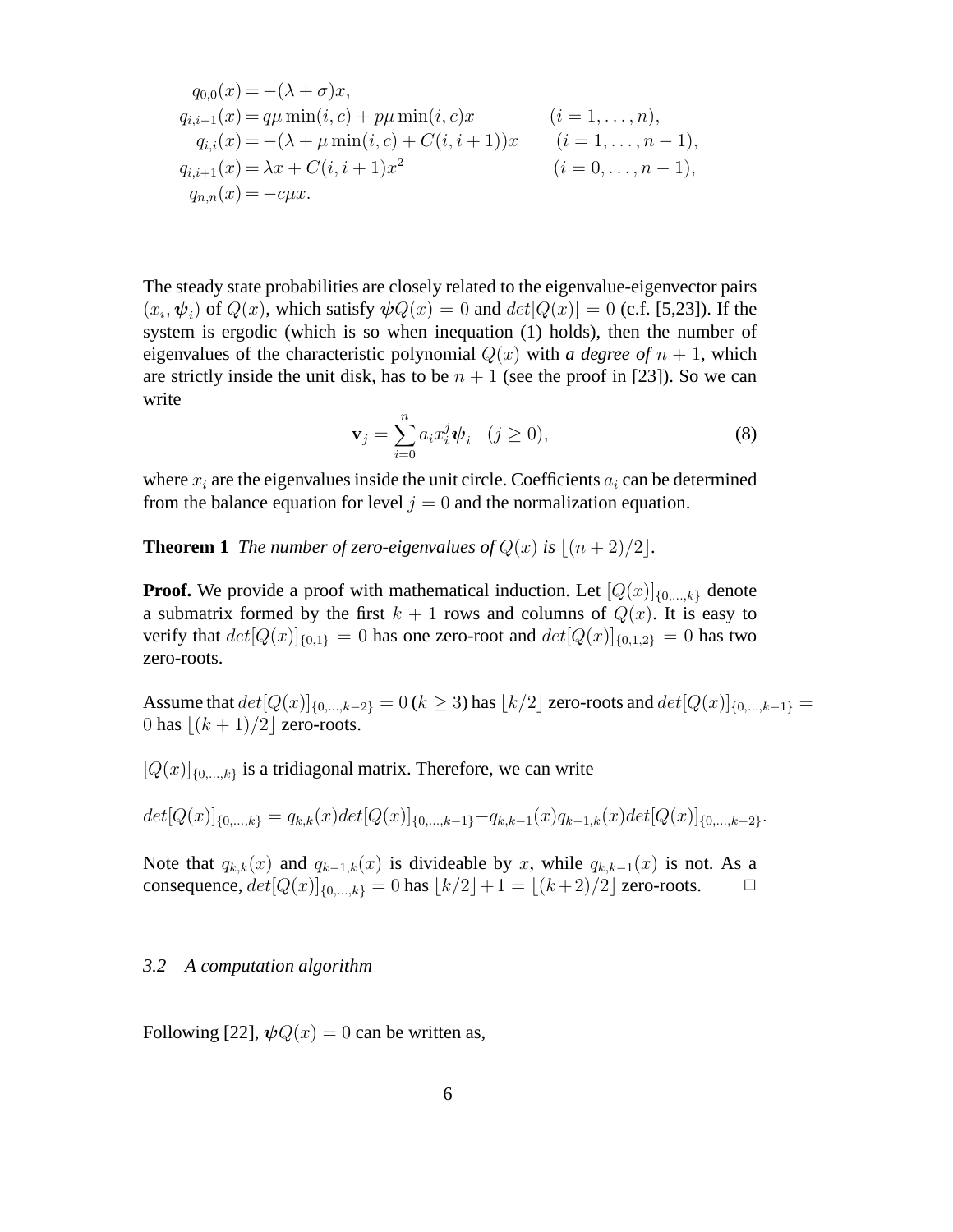$$
0 = \psi_0 q_{0,0}(x) + \psi_1 q_{1,0}(x),
$$
  
\n
$$
0 = \psi_{i-1} q_{i-1,i}(x) + \psi_i q_{i,i}(x) + \psi_{i+1} q_{i+1,i}(x), \quad i = 1, ..., n-1
$$
  
\n
$$
0 = \psi_{n-1} q_{n-1,n}(x) + \psi_n q_{n,n}(x),
$$

where  $\boldsymbol{\psi} = {\psi_0, \ldots, \psi_n}.$ 

We set  $\psi_0 = 1$  and  $q_{n+1,n} = 1 + x$ , therefore

$$
\psi_1(x) = -q_{0,0}(x)/q_{1,0}(x),
$$
  
\n
$$
\psi_{i+1}(x) = -\frac{\psi_i(x)q_{i,i}(x) + \psi_{i-1}(x)q_{i-1,i}(x)}{q_{i+1,i}(x)}, i = 1,...,n
$$
\n(9)

It is proved by [22] that the sequence  $\{\psi_i(x), i = 0, \ldots, n+1\}$  associated with the characteristic matrix polynomial of tridiagonal form is a Sturm sequence within a given interval if for any fixed x within this interval  $\psi_0(x) = 1$  and  $\psi_i(x) = 0$ ,  $i =$ 1, ..., *n* implies  $\psi_{i-1}(x)\psi_{i+1}(x) < 0$ . Furthermore, the number of sign variations is defined by [22]

 $nsv(x) = #\{\psi_i(x)\psi_{i+1}(x) < 0, 0 \leq i \leq n\} + #\{\psi_i(x) = 0, 0 \leq i \leq n\}.$  (10)

Grassmann [22] has reported a divide-and-conquer procedure (called getx in Algorithm 1) to find eigenvalues inside the unit circle for QBD processes with the characteristic polynomial matrix of a tridiagonal form if they are all non-zero. Grassmann's algorithm discards any interval  $(x_1, x_2]$  if  $nsv(x_1) = nsv(x_2)$ . To compute the eigenvalues in interval  $(0, 1)$ , it is proposed to start the algorithm with getx(0,n+1,1,0) (c.f.: [22]). It is also mentioned [22] that handling zeroeigenvalues will be developed in future.

If the QBD process of the  $M/M/c/N+c$  feedback queue with constant retrial rate is ergodic, then the number of eigenvalues inside the unit circle is  $n + 1$ . We have proved that the number of zero-eigenvalues is  $|(n + 2)/2|$ . In order to deal with zero-eigenvalues, two modifications are needed.

• the modified function for the number of sign variations is defined as follows:

$$
mnsv(x) = #\{\psi_i(x)\psi_{i+1}(x) < 0, 0 \le i \le n\}.\tag{11}
$$

The new function for the number of sign variations should be applied inside the getx function as well.

• the modified initialization can be applied as illustrated in Algorithm 2 to find the remaining non-zero eigenvalues of  $Q(x)$ . Note that  $mnsv(\epsilon) = n - |n/2|$ because the number of other eigenvalues inside the unit circle is  $n - \lfloor n/2 \rfloor$ .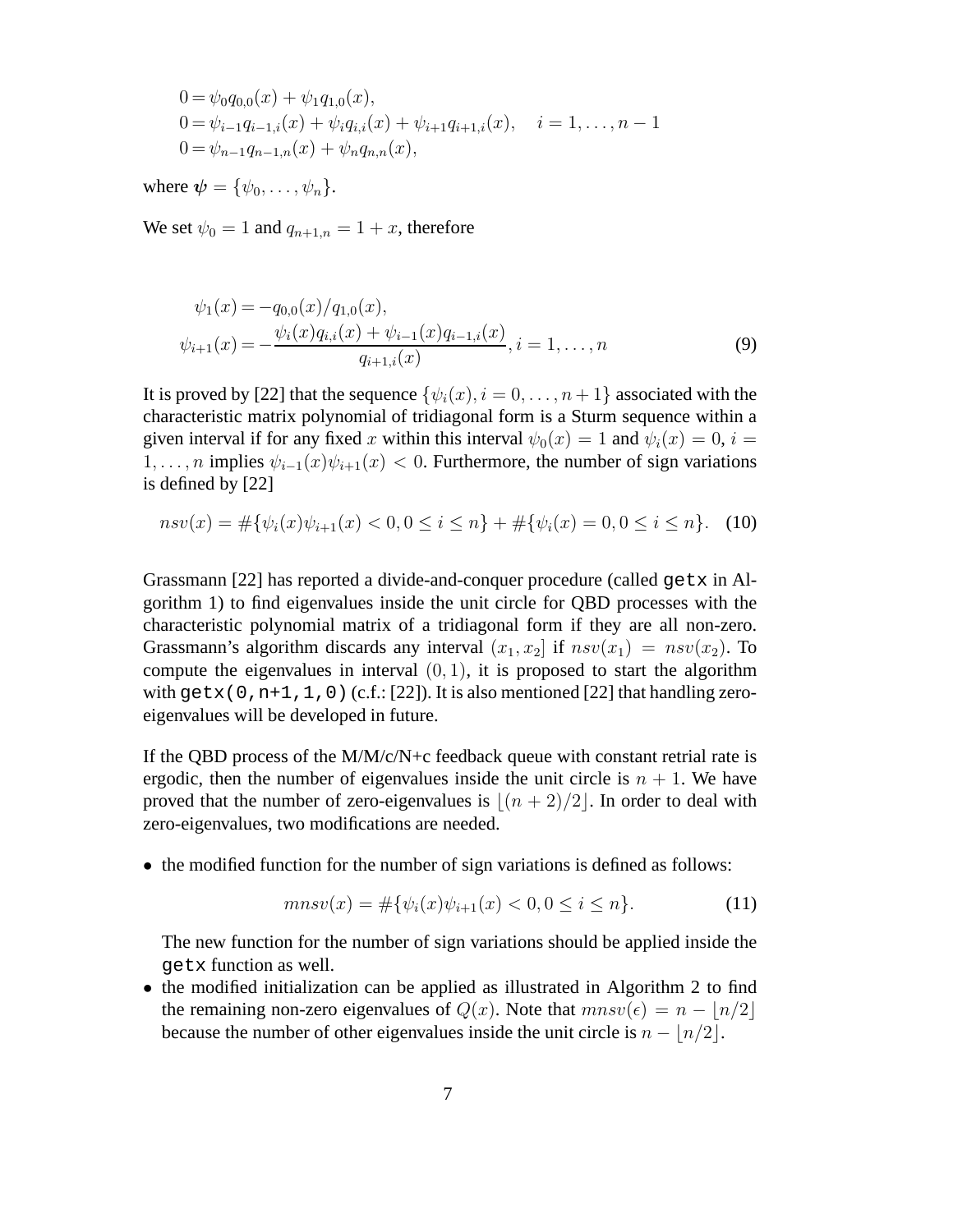#### **Algorithm 1** getx procedure

```
{Xeg \text{ is the vector of eigenvalues}} \in {\epsilon \text{ is the required accuracy}}PROCEDURE getx(x_1, nx_1, x_2, nx_2)if nx_1 == nx_2 then
  Return
end if
if x_2 - x_1 < \epsilon then
  if nx_1 == nx_2 + 1 then
     Xeg_{nx_2} = x_1end if
  Return
end if
x = \frac{x_1+x_2}{2}2
nx = nsv(x)Call getx(x_1, nx_1, x, nx)Call getx(x, nx, x_2, nx_2)END OF PROCEDURE getx
```
Note that for each eigenvalue, the corresponding eigenvector can be determined with equation (9), then the steady state probabilities can be computed.

### **4 Numerical results**

In this Section, we illustrate the efficiency of the computation method for large queueing capacity vs other methods (direct computation of the eigenvalues of the characteristic matrix polynomial and the matrix geometric method). As already analyzed in [17], both the spectral expansion and the matrix-geometric method have the same complexity of solving the unknowns after the computation of eigenvalueeigenvectors and the rate matrix. Therefore, we compare the computational time needed to obtain the eigenvalues/eigenvectors (for the new method and the direct calculation of the eigenvalues) and the rate matrix in the case of the matrixgeometric method. Four methods are compared in this section: the original spectral expansion method [23], the successive substitution procedure of the matrixgeometric method [4] proposed by Kumar et al. [1] for the M/M/c/N+c feedback queue with constant retrial rate, the variant of the matrix-geometric method [12] (which is considered as one of the best and latest improvements for the original matrix-geometric method) and the new algorithm.

For the numerical study, we choose the following parameters  $N = 3$ ,  $\sigma = 2.0$ ,  $\mu = 1.0/c$ ,  $p = 0.6$ ,  $q = 0.4$ . The accuracy is  $\epsilon = 10^{-10}$ . This value is also the stopping criteria for the matrix geometric approach. Results were produced in a machine with Intel<sup>®</sup> Xeon<sup>®</sup> E5410 2.33GHz processor. In Figure 1, we plot the computation time versus the queueing capacity n and  $\lambda$ . In the plots the GEO,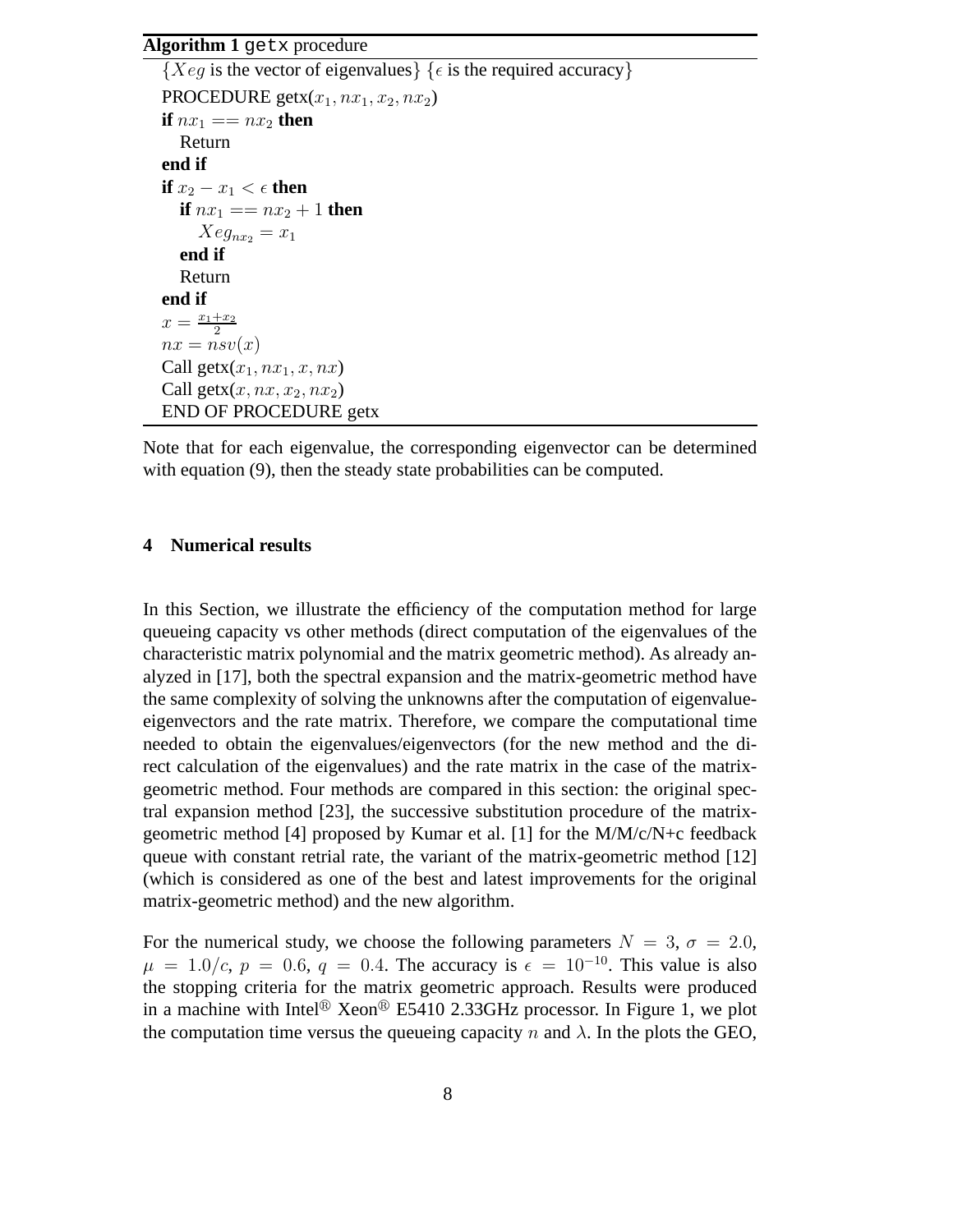SPE, NAO and NEW denotes results obtained by successive substitution procedure, original spectral expansion, an improvement for the matrix-geometric method by Naoumov et al. and the new method, respectively. It is observed that the matrix geometric method (the successive substitution procedure and a procedure proposed by Naoumov et al.) takes the smallest time to compute the steady state probabilities when  $n$  is smaller than 300. Note that the difference between Naoumov's method and the successive substitution (SS) procedure is that the SS procedure involves a less computation effort (matrix multiplication, substraction and addition) in one iteration than Naoumov's method. However, the convergence of the SS procedure is slower than the Naoumov's method. When  $n$  is small, the computation effort is a dominant factor in the case of Naoumov's method, so we can observe that the computation time is higher than the SS procedure in the plots.

For  $n < 50$ , the original spectral expansion method needs less time than the new method. The new method outperforms other methods for  $n > 300$ , where the computation time of the successive substitution procedure jumps to very high. The difference is more than one order of magnitude. It is worth mentioning that the memory requirement of the new method is minimal (e.g., no need to store matrices).

**Algorithm 2** Initialization to find  $n - \lfloor n/2 \rfloor$  non-zero eigenvalues inside the unit circle

{  $\epsilon$  is the required accuracy} {*Xeq* is the vector of eigenvalues indexed from 0 to  $n - |n/2|$ }  $x_1 := \epsilon$  $x_2 := 1 - \epsilon$  $nx_1 := mnsv(x_1)$  $nx_2 := mnsv(x_2)$ Call getx $(x_1, nx_1, x_2, nx_2)$ 

#### **5 Conclusions**

We have proved that the number of zero-eigenvalues of the characteristic matrix polynomial associated with the balance equation is  $|(N + c + 2)/2|$ . We present an approach to deal with the multiple zero-eigenvalues. As consequence, the steady state probabilities are determined in an efficient way for the M/M/c/N+c feedback queue with a large queueing capacity.

Numerical results are presented to compare computation times which are needed by the matrix geometric method, the pure spectral expansion approach, Naoumov's method and the new algorithm to calculate the steady state probabilities. The comparison clearly demonstrates the advantage of the new algorithm on the computation of the steady probability of the queue with large queueing capacity.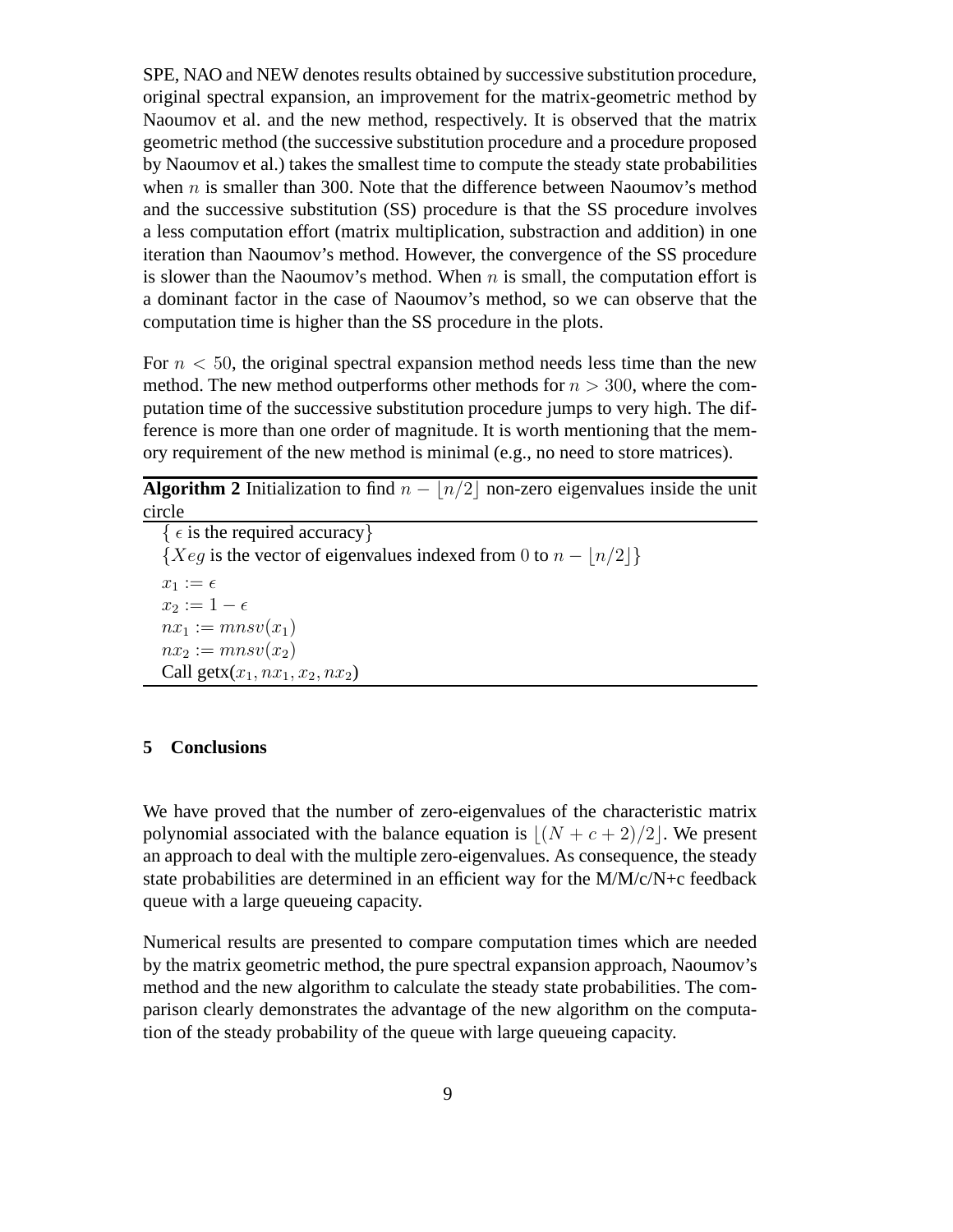

Fig. 1. Computation time in seconds

## **References**

- [1] B. K. Kumar, R. Rukmani, V. Thangaraj, On multiserver feedback retrial queue with finite buffer, Applied Mathematical Modelling 33 (4) (2009) 2062–2083. doi:10.1016/j.apm.2008.05.011.
- [2] V. L. Wallace, The Solution of Quasi Birth and Death Processes Arising from multiple Access Computer Systems, PhD thesis, University of Michigan (1969).
- [3] R. V. Evans, Geometric Distribution in some Two-dimensional Queueing Systems , Operations Research 15 (1967) 830–846.
- [4] M. F. Neuts, Matrix Geometric Soluctions in Stochastic Model, Johns Hopkins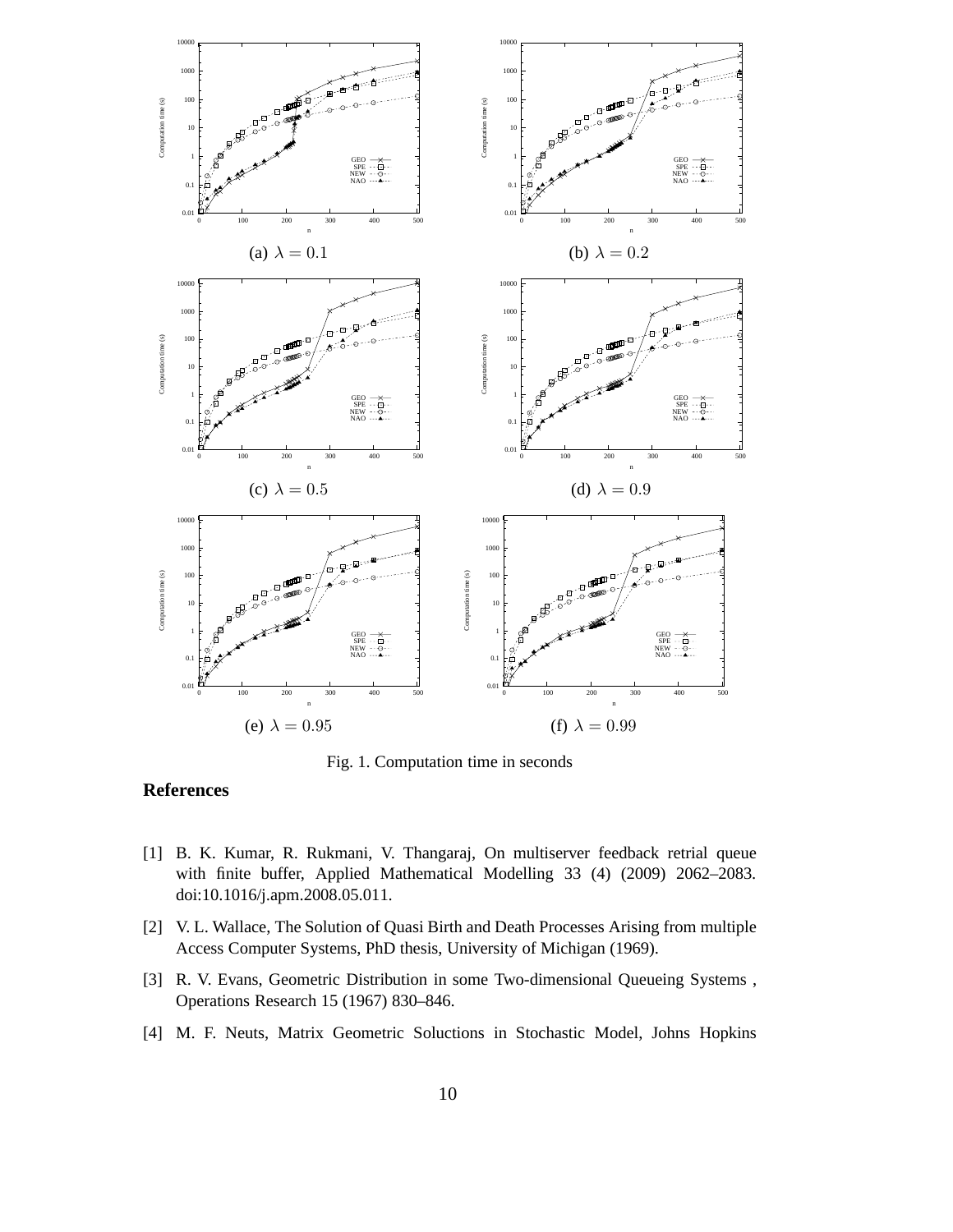University Press, Baltimore, 1981.

- [5] I. Mitrani, R. Chakka, Spectral expansion solution for a class of Markov models: Application and comparison with the matrix-geometric method, Performance Evaluation 23 (1995) 241–260.
- [6] G. Latouche, V. Ramaswami, Introduction to Matrix Analytic Methods in Stochastic Modeling, ASA-SIAM Series on Statistics and Applied Probability, 1999.
- [7] C. Blondia, O. Casals, Statical Multiplexing of VBR Source: A Matrix-Analytic Approach, Performance Evaluation 16 (1992) 5–20.
- [8] R. Chakka, T. V. Do, The MM  $\sum_{k=1}^{K} CPP_k/GE/c/L$  G-Queue with Heterogeneous Servers: Steady state solution and an application to performance evaluation, Performance Evaluation 64 (2007) 191–209.
- [9] M. Chien, Y. Oruc, High performance concentrators and superconcentrators using multiplexing schemes, IEEE Transactions on Communications 42 (1994) 3045–3050.
- [10] T. V. Do, U. R. Krieger, R. Chakka, Performance modeling of an apache web server with a dynamic pool of service processes, Telecommunication Systems 39 (2) (2008) 117–129.
- [11] U. R. Krieger, V. Naoumov, D. Wagner, Analysis of a Finite FIFO Buffer in an Advanced Packet-Switched Network, IEICE Trans. Commun. E81-B (1998) 937–947.
- [12] V. Naoumov, U. R. Krieger, D. Warner, Analysis of a Multi-Server Delay-Loss System With a General Markovian Arrival Process, in: S. R. Chakravarthy, A. S. Alfa (Eds.), Matrix-analytic methods in stochastic models, Vol. 183 of Lecture Notes in Pure and Applied Mathematics, Marcel Dekker, 1996.
- [13] E. Rosti, E. Smirni, K. C. Sevcik, On processor saving scheduling policies for multiprocessor systems, IEEE Trans. Comp 47 (1998) 47–2.
- [14] Z. Niu, Y. Takahashi, An Extended Queueing Model for SVC-based IP-over-ATM Networks and its Analysis, in: Proceedings of IEEE GLOBECOM, 1998, pp. 490– 495.
- [15] A. Wierman, T. Osogami, M. Harchol-Balter, A. Scheller-Wolf, How many servers are best in a dual-priority M/PH/k system?, Perform. Eval. 63 (12) (2006) 1253–1272.
- [16] C.-H. Lin, J.-C. Ke, Multi-server system with single working vacation, Applied Mathematical Modelling 33 (7) (2009) 2967–2977. doi:10.1016/j.apm.2008.10.006.
- [17] T. V. Do, Comments on multi-server system with single working vacation, Applied Mathematical Modelling 33 (12) (2009) 4435–4437.
- [18] B. Haverkort, A. Ost, Steady State Analysis of Infinite Stochastic Petri Nets: A Comparing between the Spectral Expansion and the Matrix Geometric Method, in: Proceedings of the 7th International Workshop on Petri Nets and Performance Models, 1997, pp. 335–346.
- [19] W. K. Grassmann, S. Drekic, An analytical solution for a tandem queue with blocking, Queueing System (1-3) (2000) 221–235.